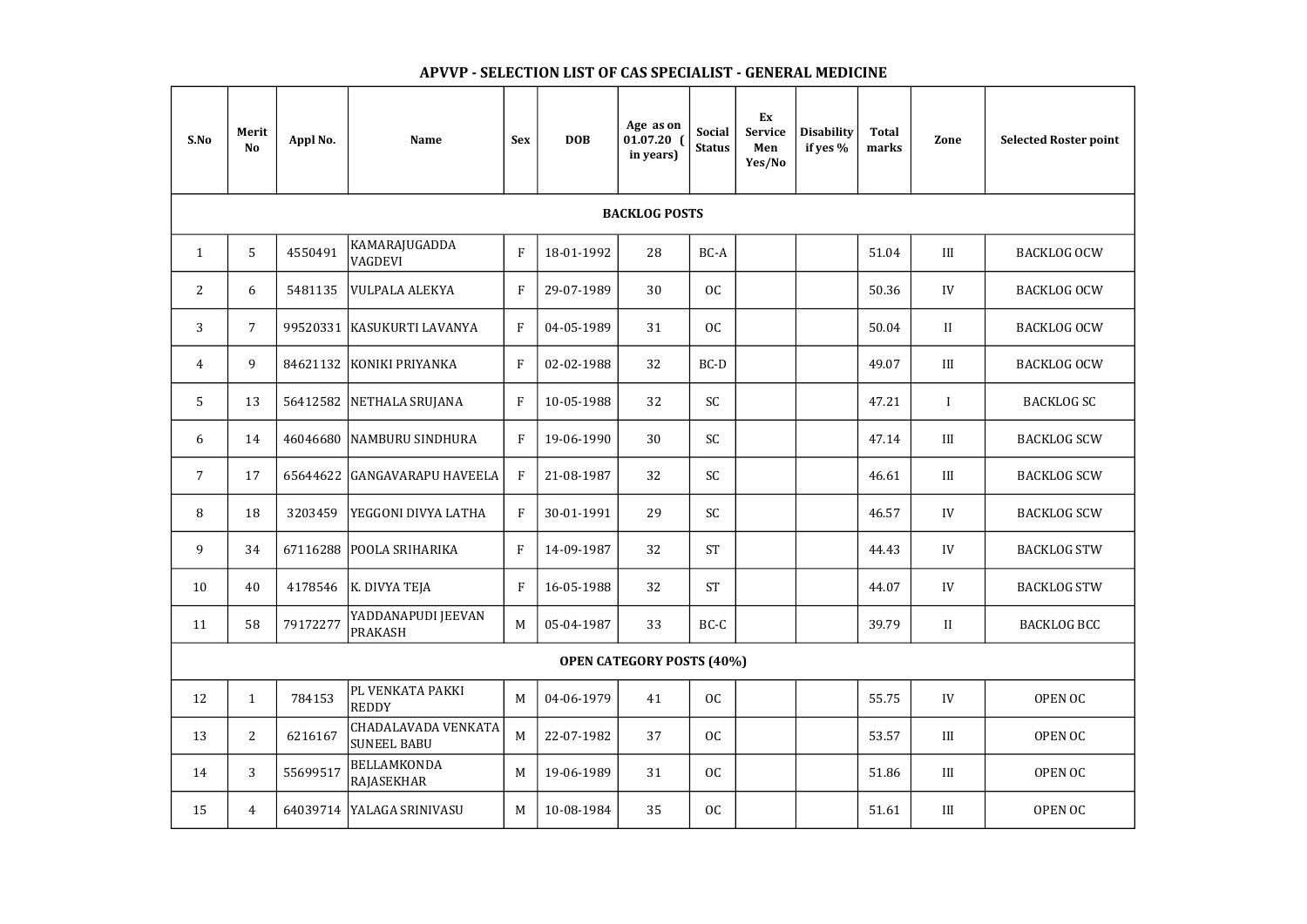## APVVP - SELECTION LIST OF CAS SPECIALIST - GENERAL MEDICINE

| <b>Selected Roster point</b> |
|------------------------------|
| OPENOC                       |
| <b>OPENOC</b>                |
| <b>OPEN BCB</b>              |
| <b>OPEN BCD</b>              |
| <b>OPEN SC</b>               |
| <b>OPEN ST</b>               |
|                              |
| <b>LOCAL OC</b>              |
| <b>LOCAL OC</b>              |
| <b>LOCAL OC</b>              |
| <b>LOCAL OC</b>              |
| <b>LOCAL OC</b>              |
| <b>LOCAL OC</b>              |
| LOCAL OC                     |
| LOCAL OC                     |
| <b>LOCAL BCA</b>             |
| LOCAL BCD                    |
| <b>LOCAL BCE</b>             |
|                              |

## S.No Selected Roster point Merit  $\begin{array}{c|c|c|c} \text{Herit} & \text{Appl No.} & \text{Name} & \text{Sex} & \text{DOB} \end{array}$ Age as on 01.07.20 ( in years) Social **Status** Ex Service Men Yes/No Disability if yes % Total marks Zone 16 | 15 | 5024814 |ALLU HARSHAVARDHINI | F | 18-12-1989 | 30 | BC-D | | | 46.96 | I 17 | 28 | 3209929 |KONJETI PADMAPRIYA | F | 03-06-1989 | 31 | OC | | | | | | | 44.95 | | |||  $\begin{array}{|c|c|c|c|c|}\n\hline\n18 & 11 & 3017407 & \text{RAGHAVENDRA}\n\hline\n\end{array}$ RAGHAVENDRA M 21-09-1986 33 BC-B 48.43 IV OPEN BCB 19 | 16 | 8878972 RONGALI APPALA NAIDU | M | 01-06-1989 | 31 | BC-D | | 46.71 | I 20 | 36 | 546990 DORAPUDI S CH BHASKAR | M | 08-07-1989 | 30 | SC | | | | | | | | 44.39 | | | | 21 | 24 | 6130084 |BOMMI GOWRISANKAR | M | 01-07-1988 | 32 | ST | | 45.64 | I 22 8 88753091 KOTTE NAGARJUNA REDDY M 10-04-1985 35 OC 49.14 IV LOCAL OC 23 | 10 | 93854449 |ATHILI SURYA KANTH | M | 10-06-1991 | 29 | OC | | | | | | | | 48.75 | | | | | 24 | 12 | 5886538 | PUSAPATI ADITYA PUSAPAILADILYA | M 31-08-1986 | 33 | OC | | | | | 47.39 | I | LOCAL OC 25 | 19 | 7366880 |S. ADIL BASHA | M | 09-04-1990 | 30 | BC-E | |Yes - 50% | 46.43 | IV | LOCAL OC 26 | 21 | 730037 | PASULA ANAND YADAV | M | 03-08-1987 | 32 | BC-D | | | | | 46.13 | IV 27 | 25 | 98094447 |DONDAPATI RAMAKANTH | M | 24-05-1988 | 32 | OC | | | 45.50 | II 28 38 2587726 KOTAKALA ANUSHA F 15-07-1990 29 BC-D 1 29 43 82840887 BOLLU KEERTHI F 10-11-1988 31 BC-B 43.75 IV LOCAL OC 30 29 4093741 VAYALAPELLI MOHAN SRIVATSAVA M 27-04-1988 32 BCA 44.86 I LOCAL BCA 31 22 61681901 KADUBANDI SUNIL KUMAR M 12-06-1989 31 BCD 46.07 II LOCAL BCD  $32 \begin{array}{|l|} \end{array}$  37 55985066 SHAIK PEER ARSHIYA SHAIK PEER ARSHIYA | M | 06-09-1990 | 29 | BCE | | | | | | | 44.39 | | IV | | LOCAL BCE | | | | | | | | | | | |<br>MUBIN LOCAL CATEGORY POSTS (60%)